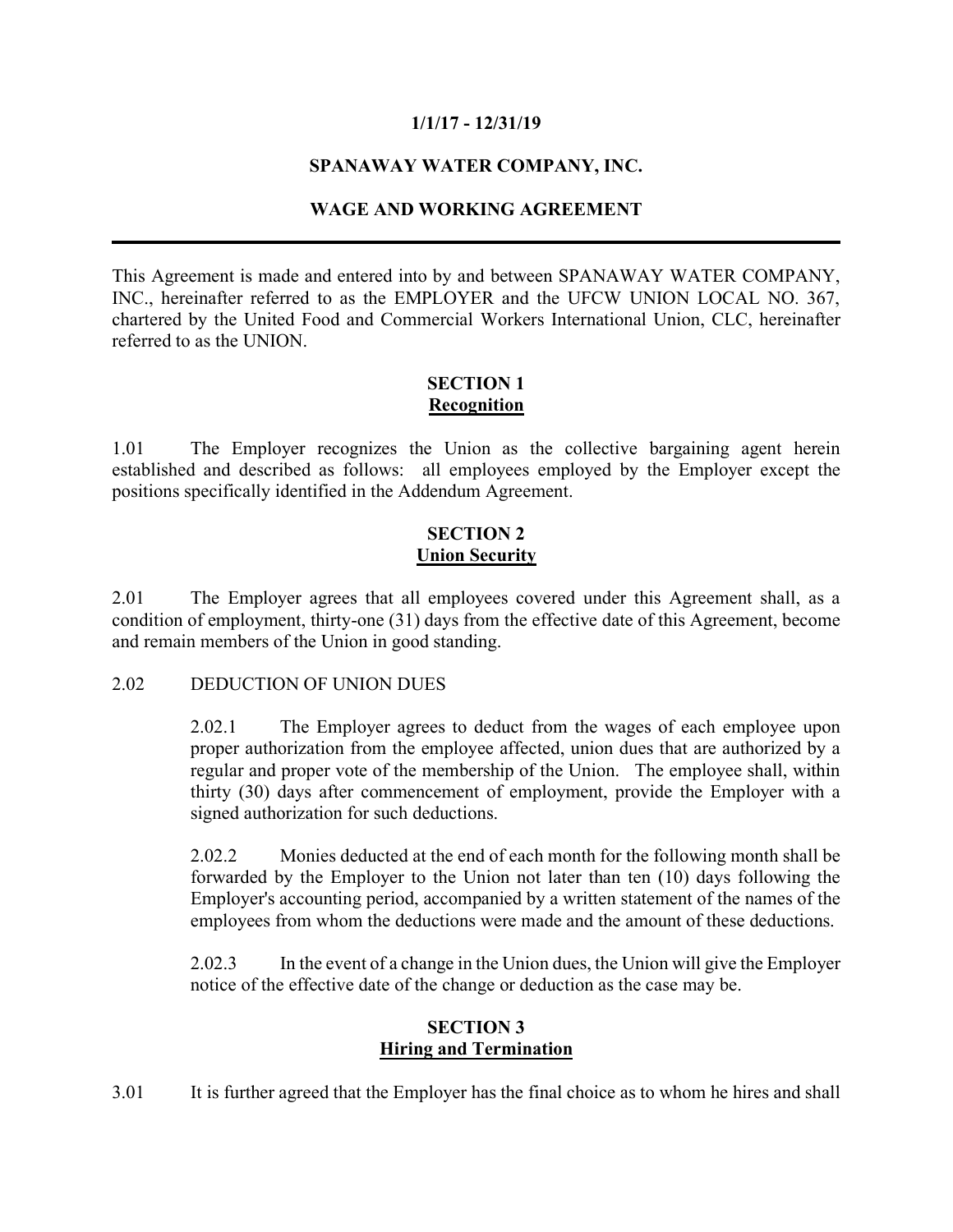notify the Union within seventy-two (72) hours of hire of a new employee, Saturday, Sunday and Holidays excepted. No employee shall be disciplined or discharged except for just cause. The Employer shall be the judge of the competency and qualifications of his employees and shall make such judgment fairly, subject to review by an Arbitrator.

# **SECTION 4 Holidays**

4.01 The following days shall be designated as legal holidays and shall be granted with no deduction in salary: New Year's Day, Martin Luther King Jr.'s Birthday, Memorial Day, Independence Day, Labor Day, Veteran's Day, Thanksgiving Day, the day after Thanksgiving, Christmas Day and President's Day. Employees with six (6) months of continuous service with the Employer shall receive one (1) personal day as a paid holiday each year to be scheduled at the employee's option. In the event a holiday honored under this Agreement falls during an employee's vacation, such employee shall receive an additional day's vacation or pay in lieu thereof. Any holiday which falls on a Saturday shall be observed as a holiday on the preceding Friday. Any holiday which falls on a Sunday shall be observed as a holiday on the following Monday.

> 4.01.1 The holidays set forth in Section 4.01 shall be observed as holidays on the date established for each by Federal legislation.

### **SECTION 5 Bereavement Leave**

5.01 Any regular employee suffering a death in the immediate family shall be allowed five (5) working days' leave from work with pay, at the regular rate. Members of the immediate family are defined as father, mother, sister, brother, wife, husband, son, daughter, mother-in-law, fatherin-law, daughter-in-law, son-in-law, sister-in-law, brother-in-law, grandparents and grandparentsin-law and same sex domestic partner.

### **SECTION 6 Sick Leave**

6.01 Sick leave shall accumulate on the basis of eight (8) hours per month. Sick leave up to the amount accumulated may be taken on the first day of illness or accident. Up to sixteen (16) hours of accumulated sick leave may be taken each year on an hour-by-hour basis for doctor and dentist appointments. Sick leave shall be coordinated with time loss to provide one-hundred percent (100%) salary protection until sick leave accumulation has been used. A doctor's certificate or other authoritative verification of illness may be required by the Employer and, if so, must be presented by the employee not more than forty-eight (48) hours after return to work. Upon termination of employment, employees shall be paid for all unused (accrued) sick leave to a maximum of one thousand forty hours (1040 hours, 130 days).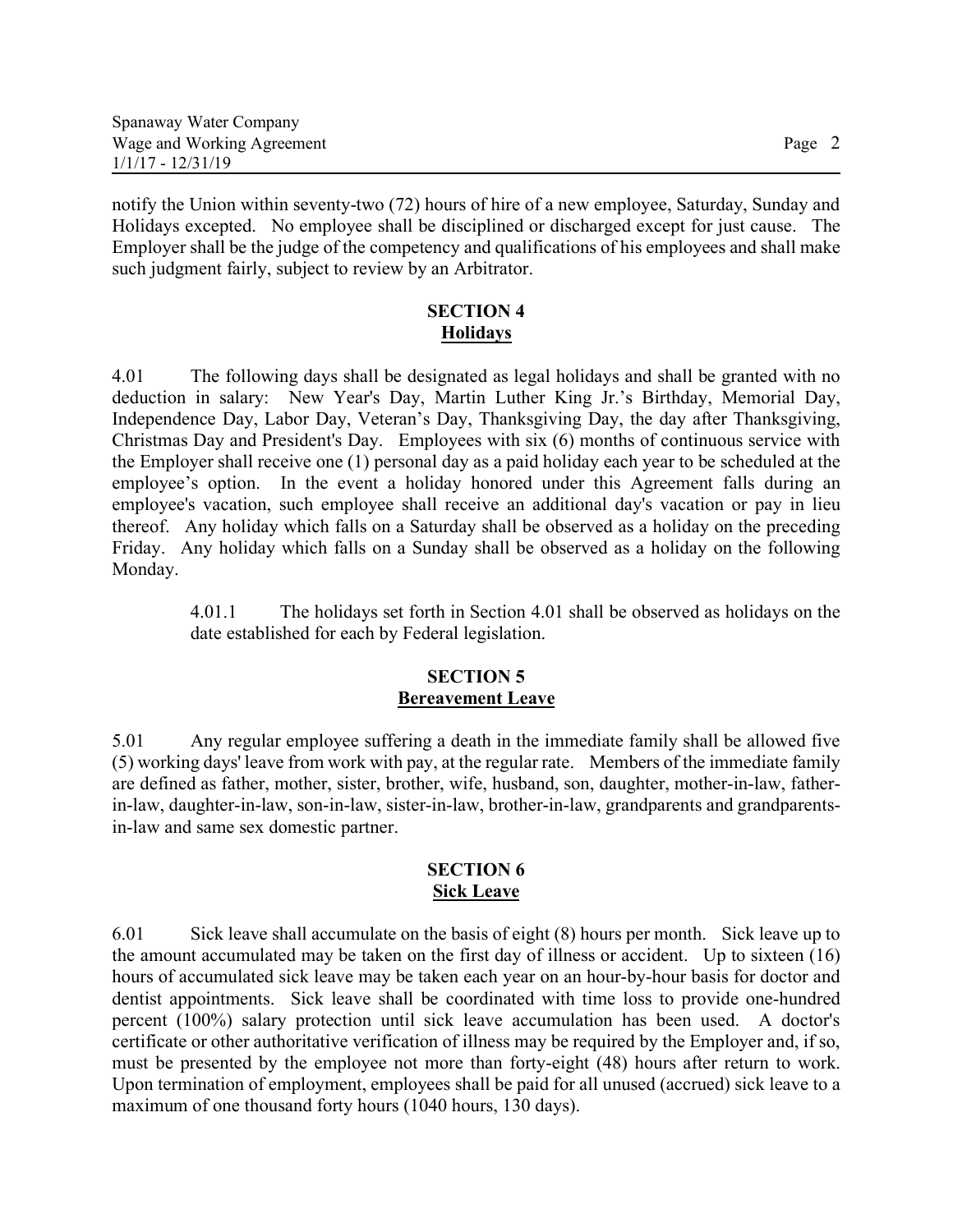#### **SECTION 7 Vacations**

7.01 Vacation shall accrue at a yearly rate presented below. Such accruals shall be credited to the employee on a bi-weekly basis.

| Commencing on:                          |                                      |
|-----------------------------------------|--------------------------------------|
| Date of hire to third anniversary date  | 80 hours/two weeks                   |
| Third to ninth anniversary date         | 120 hours/three weeks                |
| Ninth anniversary date                  | 128 hours/three weeks and a day      |
| Tenth anniversary date                  | 144 hours/three weeks and three days |
| Eleventh to nineteenth anniversary date | 160 hours/four weeks                 |
| Nineteenth anniversary date on          | 200 hours/five weeks                 |
|                                         |                                      |

Up to 120 hours of accrued vacation may be carried over to the next year.

### **SECTION 8 Health and Welfare/Dental**

8.01 The Employer and the Union agree to be bound by the terms of the Trust Agreements which created the Retail Clerks Welfare Trust, as initially executed on June 18, 1957, or the Trust Agreement which established the Retail Clerks Retiree Welfare Trust, initially adopted December 3, 1998, as applicable, by all subsequent revisions or amendments thereto, and by all policies and other conditions of participation and eligibility, which may be established from time to time by the Plan Document, the Trusts' Rules and Regulations, the Summary Plan Description, and other pertinent procedures, practices, and Trustee actions. The employer accepts the Employer Trustee members of the Board of Trustees, and their duly appointed successors, as its representatives for purposes of managing the Trust. The Union accepts the Labor Organization Trustee members of the Board of Trustees, and their duly appointed successors, as its representatives for purposes of managing the Trust.

8.02 The Employer and the Union agree to be bound by the Health and Welfare Labor Agreement, effective May 6, 2007, by and between Allied Employers, Inc., and UFCW Union Locals No 21, 44, 81, 367, 1439, UFCW International (AFL-CIO), and Teamsters Union Local 38, and by all subsequent revisions or amendments thereto.

8.03 Employers party to this Agreement shall continue to pay on a per compensable hour basis (maximum of one hundred and seventy-three (173) hours per calendar month per employee) into the Retail Clerks Welfare Trust for the purpose of providing the employees with hospital, medical, surgical, vision, group life, accidental death and dismemberment, weekly indemnity benefits and dental benefits in accordance with the contribution rates and related provisions established by the separate Health and Welfare Agreement between Allied Employers, Inc., and various Local Unions dated April 1, 1977, and as subsequently amended.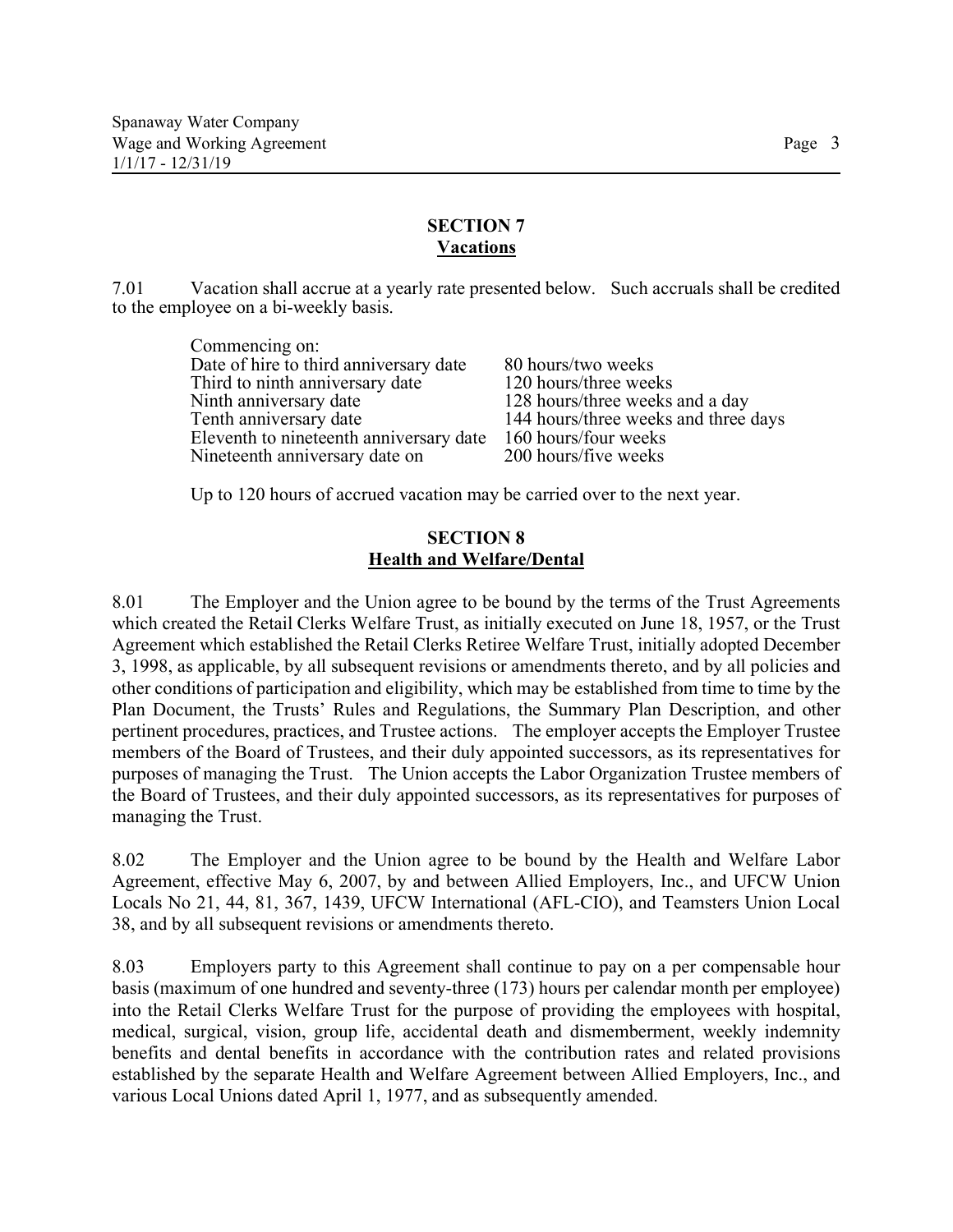8.04 The details of the benefit programs including a description of exact benefits to be provided, and the rules under which employees and their dependents shall be eligible for such benefits, shall be determined by the Trustees of the Retail Clerks Welfare Trust in accordance with the terms and provisions of the Trust Agreement creating the Retail Clerks Welfare Trust, dated June 18, 1957, and as may be subsequently amended.

8.05 The term "compensable hour" shall mean any hour for which any employee receives any compensation required by this Agreement.

8.06 The contribution referred to shall be computed monthly and the total amount due for each calendar month shall be remitted in a lump sum not later than twenty (20) days after the last day of the month in which the contributions were earned.

8.06.1 Notwithstanding the foregoing Section, the Board of Trustees of the Retail Clerks Welfare Trust shall have the authority to establish and enforce a method for reporting contributions on an accounting period basis, rather than a calendar month basis. In such a case the one hundred and seventy-three (173) hour maximum shall be appropriately adjusted, as directed by the Trustees, provided that in no event shall the Employer's total obligation be different than what it would have been on a calendar basis. Further, the total contributions due for each approved accounting period shall be remitted in a lump sum not later than twenty (20) days after the end of the accounting period.

8.07 Effective June 2016 based on May 2016 hours, the Employer shall pay four dollars and seventy-cents (\$4.70) per compensable hour (plus the required increase to maintain all employees on Plan "A" a.k.a the Sound Plus Plan).

Effective June 2017 based on May 2017 hours, the Employer shall pay up to four dollars and eighty-four cents (\$4.84) per compensable hour (plus the required increase to maintain all employees on Plan "A" a.k.a. Sound Plus Plan).

Effective May 2019 based on April 2019 hours, the Employer shall pay up to five dollars and ten cents (\$5.10) per compensable hour, if needed (plus the required increase to maintain all employees on Plan "A" a.k.a. Sound Plus Plan).

The Employer agrees to pay the cost of maintaining the current health and welfare plans for the life of the agreement. In addition the Employer agrees to pay the weekly co-pays and any and all increases in the weekly co-pays for the duration of the Agreement.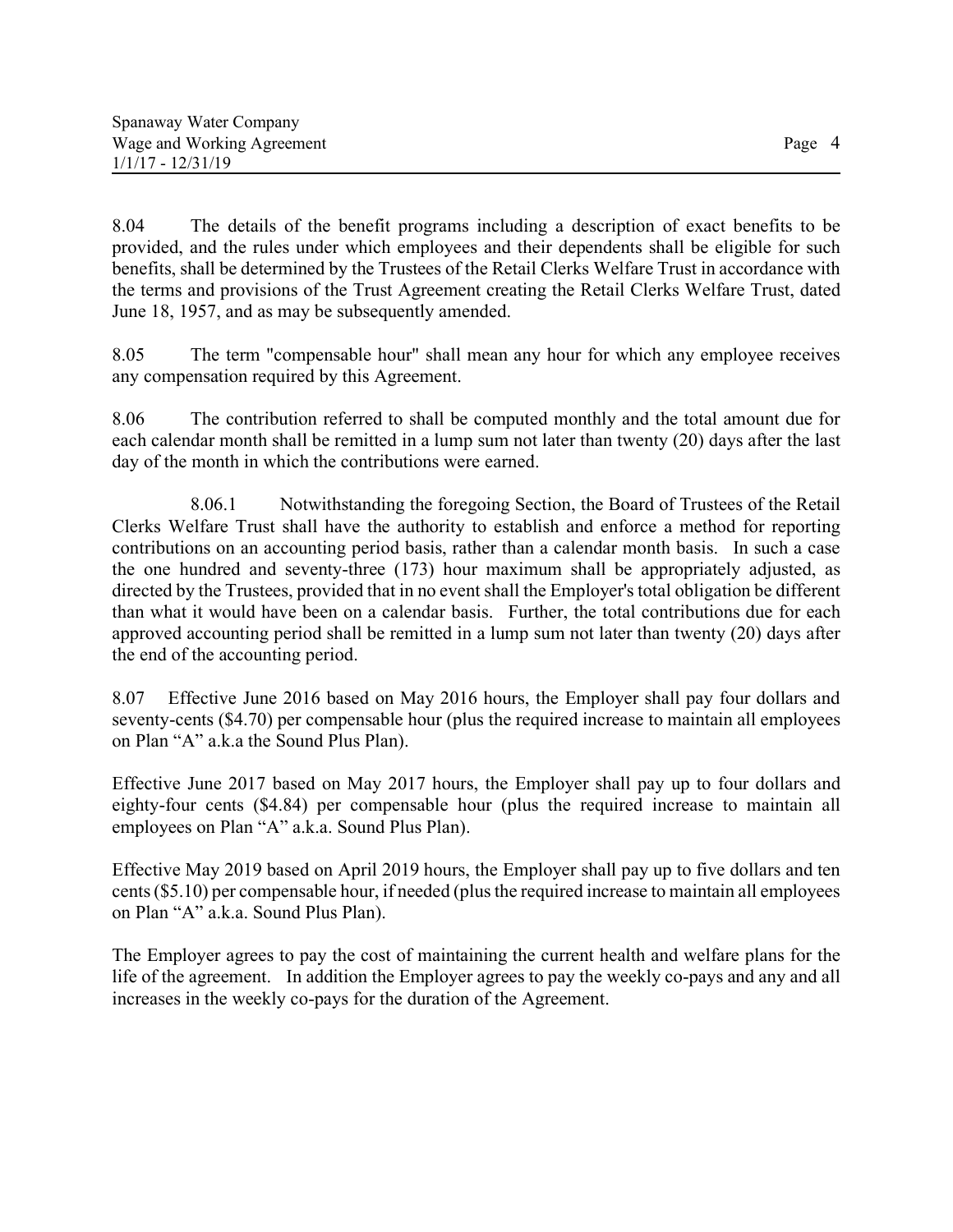Currently those weekly co-pays will increase as shown below effective May 2011 hours:

|            | Single | Employee & Spouse | Employee & Children | Family  |
|------------|--------|-------------------|---------------------|---------|
| <b>PPO</b> | \$9.00 | \$21.00           | \$15.00             | \$23.00 |
| <b>HMO</b> | \$5.00 | \$15.00           | \$9.00              | \$19.00 |

### **SECTION 9 Retirement Program**

9.01 The Employer and the Union agree to be bound by the terms of the Trust Agreement which created the Retail Clerks Pension Trust as initially executed on January 13, 1966, by all subsequent revisions or amendments thereto, and by all policies and other conditions of participation and eligibility, which may be established from time to time by the Trust's Plan Document, Summary Plan Description, and other pertinent rules, regulations, and Trustee actions. The Employer accepts the Employer Trustee members of the Board of Trustees, and their duly appointed successors, as its representatives for purposes of managing the Trust. The Union accepts the Labor Organization Trustee members of the Board of Trustees, and their duly appointed successors, as its representatives for the purposes of managing the Trust.

9.02 All contributions shall be paid on compensable hours with a maximum of one hundred seventy-three (173) hours per calendar month per employee.

9.03 The term "compensable hour" shall mean any hour for which any employee receives any compensation required by this Agreement.

9.03.1 The contribution referred to shall be computed monthly and the total amount due for each calendar month shall be remitted in a lump sum not later than twenty (20) days after the last day of the month in which the contributions were earned.

9.04 Notwithstanding the foregoing Section, the Board of Trustees of the Retail Clerks Pension Trust shall have the authority to establish and enforce a method for reporting contributions on an accounting period basis, rather than a calendar month basis. In such a case, the one hundred and seventy-three (173) hour maximum shall be appropriately adjusted as directed by the Trustees, provided that in no event shall the Employer's total obligation be different than what it would have been on a calendar basis. Further, the total contributions due for each approved accounting period shall be remitted in a lump sum not later than twenty (20) days after the end of the accounting period.

9.05 The provisions of the Grievance Procedure language set forth in this Agreement shall, in no way, apply to or affect the Employer's obligation to pay contributions to this Trust Fund.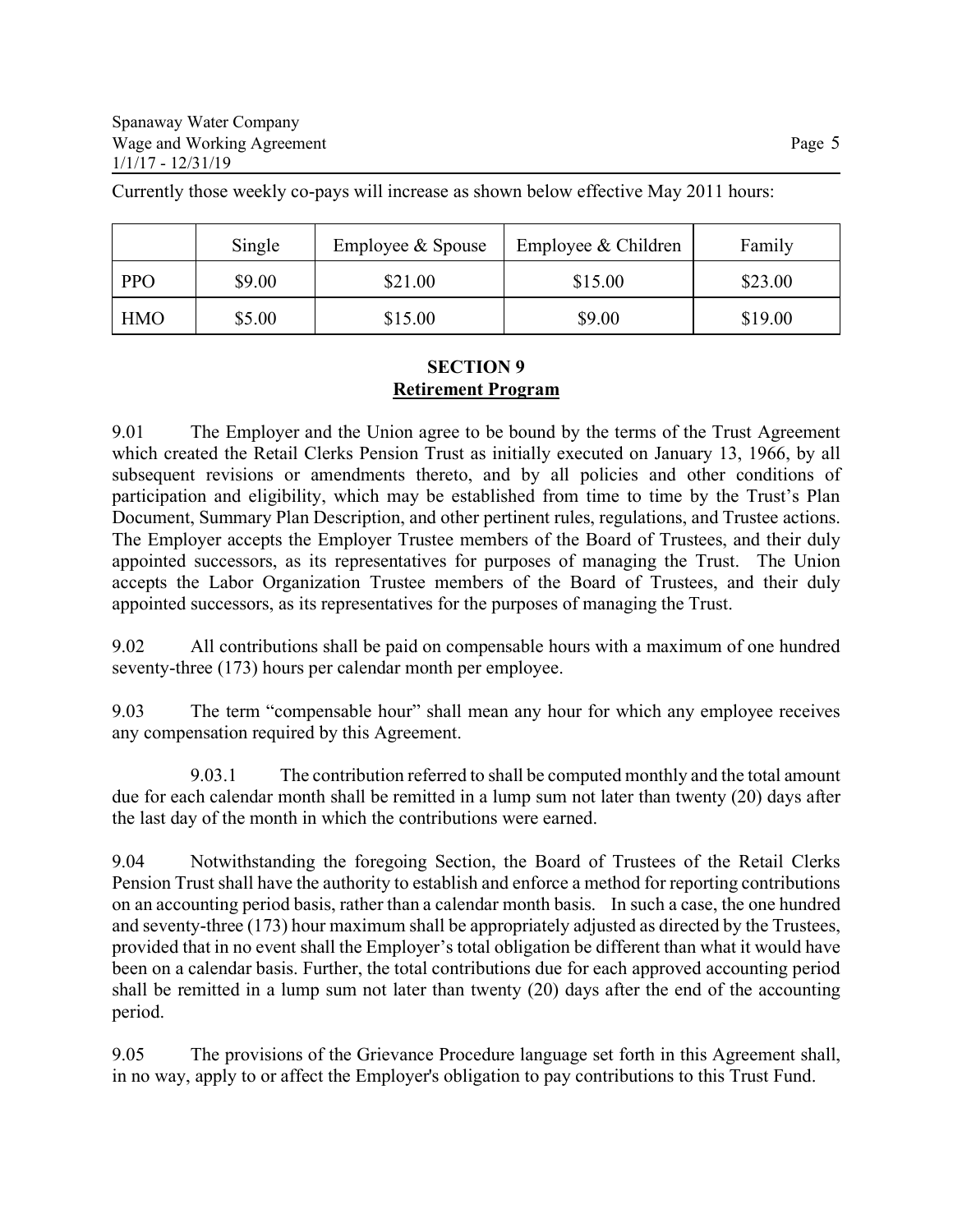9.06 The Employer shall contribute two dollars and sixty-five cents (\$2.65) per compensable hour into the Retail Clerks Pension Trust on account of each member of the bargaining unit.

9.07 Effective February 2006 based on January 2006 hours, the Employer shall contribute an additional ten cents  $(10¢)$  per compensable hour supplemental contribution on behalf of all employees: Pension Contribution  $$2.65 + 10¢$  Supplemental = \$2.75.

9.08 Adopt Appendix A - Table 3 of the updated Rehabilitation Plan of the Sound Retirement Trust Preferred Schedule as adopted April 2013, and updated June 22, 2016, as outlined in the attached Letter of Understanding, "Exhibit A."

9.09 Employees may divert a portion of future wage increases to the Sound Retirement Trust. Such deferrals will be done by classifications.

9.10 Should any employee choose to participate in the Employer offered 401K program, the Employer will match the employee's contributions up to 1% of the employee's annual base salary not to include overtime, on-call time and on-call out time.

# **SECTION 10 Separability**

10.01 In the event that any provision of this Agreement shall, at any time, be declared invalid by any court of competent jurisdiction or through government regulations or decrees, such decision shall not invalidate the entire Agreement, it being the express intention of the parties hereto that all other provisions not declared invalid shall remain in full force and effect. In such event, either party may request renegotiation of such invalid provisions for the purpose of adequate and lawful replacement thereof.

## **SECTION 11 Grievance and Arbitration Procedure**

11.01 If an employee is given a directive by a supervisor which the employee believes to be in conflict with any of the provisions of this Agreement, the employee shall comply with the directive at the time given and thereafter, exercise his/her right to grieve the matter, except in cases where the employee is directed to commit an illegal act, or is directed to engage in an unsafe practice or act or in situations where it would be futile to file a grievance. The employee's compliance with such directive will not prejudice the employee's complaint with such grievance, and such compliance will not affect the resolution of the grievance.

11.02 Step One. Any grievance or dispute concerning the application or interpretation of this Agreement must be presented in writing by the aggrieved party to the other party within thirty (30) days from the date of the occurrence giving rise to such grievance or dispute, otherwise, such right of protest shall be deemed to have been waived. The General Manager or his designee shall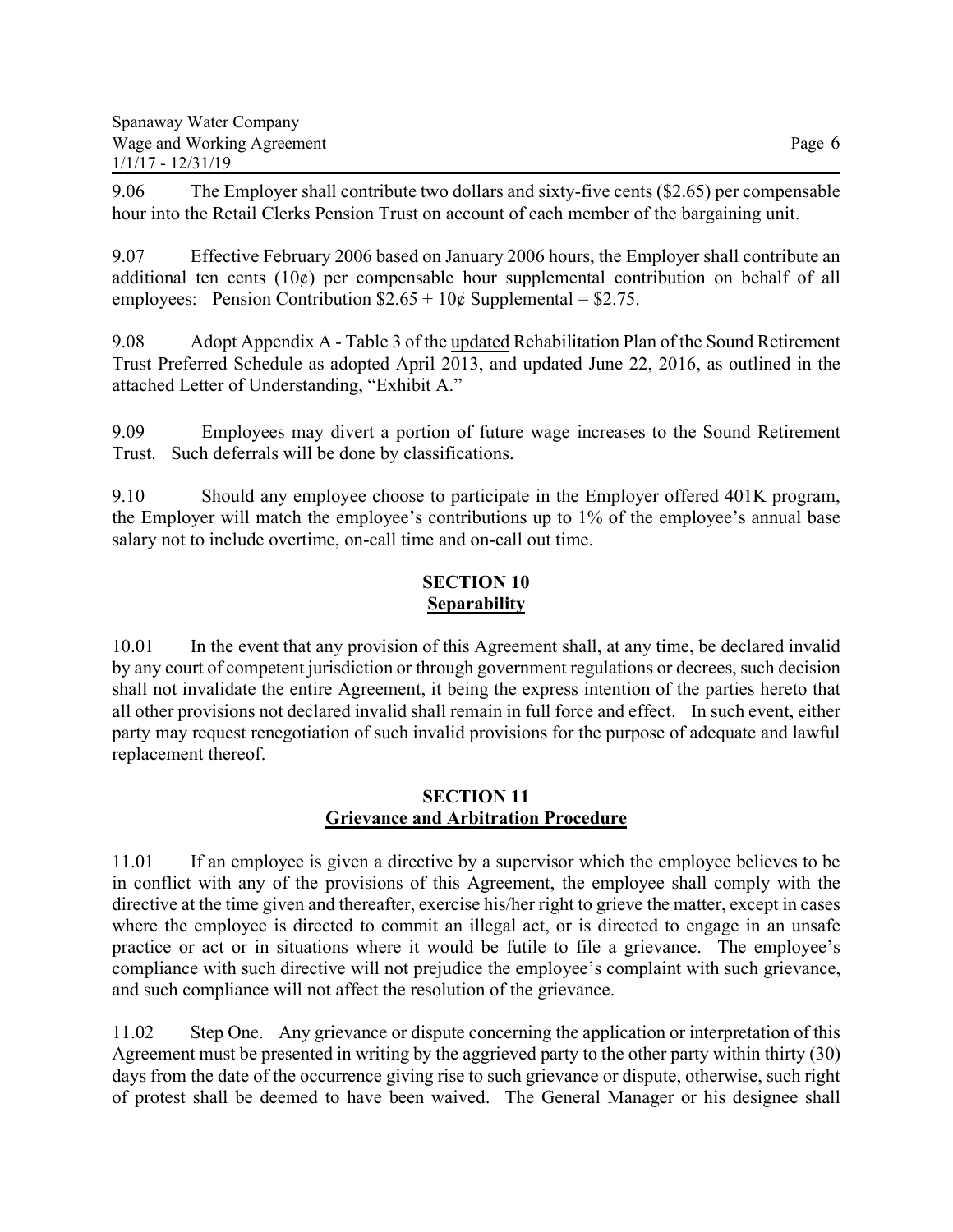provide a written response to the Union within twenty-one (21) working days from receipt of the grievance. In the event the Employer response to the grievance fails to resolve the issue, such grievance shall proceed to the nest step of the procedure.

11.03 Step Two. If the grievance is not resolved at Step One, the matter shall be referred to a Labor Relations committee consisting of the General Manager (or his designee) and one additional employer representative and two representatives of the Union (at least one of which shall be an employee of Local 367). In the event the Labor Relations Committee fails to reach an agreement within twenty-one (21) working days from the date a grievance is considered by the Committee, the moving party must, within twenty-one (21) working days thereafter, refer the matter to Step Three, arbitration.

11.04 Step Three. The General Manager (or his designee) and a representative of the Union shall select a disinterested party to serve with them as a Board of Arbitration. Said Board shall meet and render a final and binding decision within seven (7) calendar days of such meeting. During such proceedings there shall be no cessation of work. In the event the committee cannot agree upon the selection of an arbitrator, the arbitrator shall be selected in the following manner: The Federal Mediation and Conciliation Service shall be jointly requested by the parties to name a panel of seven (7) arbitrators. The parties shall then choose the arbitrator by the Employer and the Union in that order, alternately striking a name from the list until one name remains as the arbitrator chosen by the parties and empowered to arbitrate the dispute.

11.05 The arbitrator shall be authorized to rule and issue a decision and award, in writing, on any issue presented for arbitration, including the question of the arbitrability of such issue. His decision and award shall be final and binding upon both parties to this Agreement. The fees of the arbitrator shall be borne one-half  $(\frac{1}{2})$  by the Union and one-half  $(\frac{1}{2})$  by the Employer party to the arbitration.

11.06 In the event either party fails to submit any question to arbitration within ninety-six (96) hours after receipt of a request from the other to submit such question to arbitration, such party shall, notwithstanding any other provisions of this Agreement, have the right to strike, take economic or other appropriate action. By exercising its rights under this Section, neither party shall be deemed to have waived its right to proceed in the courts to compel the other to submit to arbitration.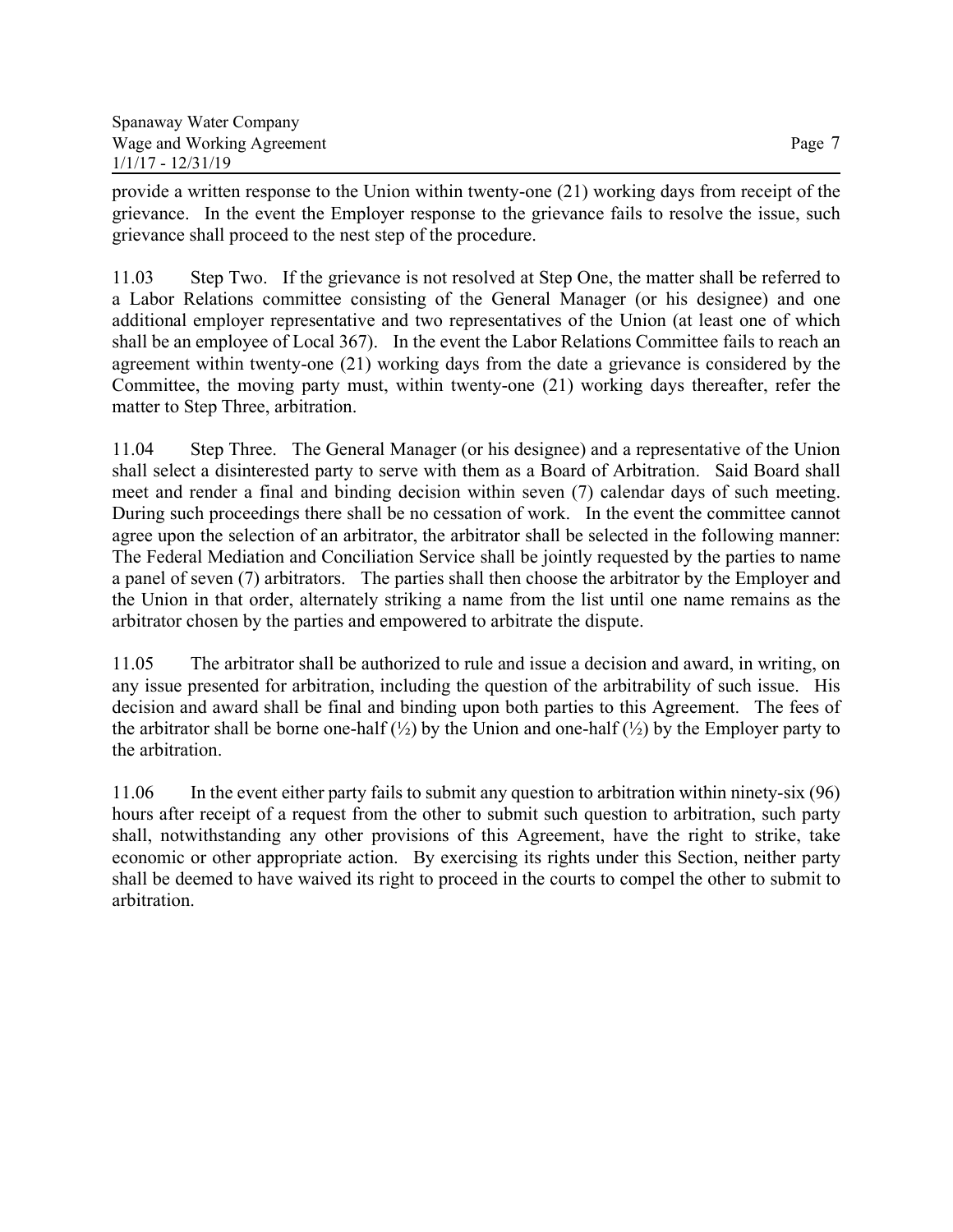# **SECTION 12 Wages**

12.01 The following shall be the minimum wages paid to current employees. Written statements or check stubs shall be furnished to all employees, showing dates of pay period, straight time and overtime hours worked, hourly rate of pay, gross earnings, deductions and net earnings:

#### **FIELD STAFF**

| Leadperson                | 1/1/2017 | 1/1/2018 | 1/1/2019 |
|---------------------------|----------|----------|----------|
| 1 <sup>st</sup> Year      | \$33.97  | \$34.82  | \$35.69  |
| 2 <sup>nd</sup> Year      | \$35.32  | \$36.20  | \$37.11  |
| 3rd Year                  | \$36.01  | \$36.91  | \$37.83  |
| 4 <sup>th</sup> Year      | \$37.36  | \$38.30  | \$39.25  |
| $5 + Years$               | \$39.06  | \$40.04  | \$41.04  |
| <b>Water Worker II</b>    | 1/1/2017 | 1/1/2018 | 1/1/2019 |
| 1 <sup>st</sup> Year      | \$20.34  | \$20.84  | \$21.37  |
| $2nd$ Year                | \$23.74  | \$24.33  | \$24.94  |
| 3rd Year                  | \$27.14  | \$27.82  | \$28.52  |
| 4 <sup>th</sup> Year      | \$30.57  | \$31.33  | \$32.11  |
| $5^+$ Years               | \$33.97  | \$34.82  | \$35.69  |
| <b>Water Quality Tech</b> | 1/1/2017 | 1/1/2018 | 1/1/2019 |
| 1 <sup>st</sup> Year      | \$20.34  | \$20.84  | \$21.37  |
| $2^{\rm nd}$ Year         | \$23.74  | \$24.33  | \$24.94  |
| 3rd Year                  | \$27.14  | \$27.82  | \$28.52  |
| 4 <sup>th</sup> Year      | \$30.57  | \$31.33  | \$32.11  |
| $5^+$ Years               | \$33.97  | \$34.82  | \$35.69  |
| <b>Water Worker I</b>     | 1/1/2017 | 1/1/2018 | 1/1/2019 |
| $1st 6$ months            | \$20.34  | \$20.84  | \$21.37  |
| $2nd 6$ months            | \$22.05  | \$22.60  | \$23.16  |
| $2nd$ Year                | \$23.74  | \$24.33  | \$24.94  |
| 3rd Year Requires WDS1    | \$27.14  | \$27.82  | \$28.52  |
| 4 <sup>th</sup> Year      | \$30.57  | \$31.33  | \$32.11  |
| 5 <sup>th</sup> Year      | \$33.97  | \$34.82  | \$35.69  |

Water Worker I, 2<sup>nd</sup> year requires WDM1 or WTPO or CCS

Water Worker I, 3rd year requires WDM1 and WTOP or CCS

Water Worker I may advance to Water Worker II in fourth year based upon attainment of WDMI, BTO & CCS certifications and satisfactory performance of all Water Worker I job duties.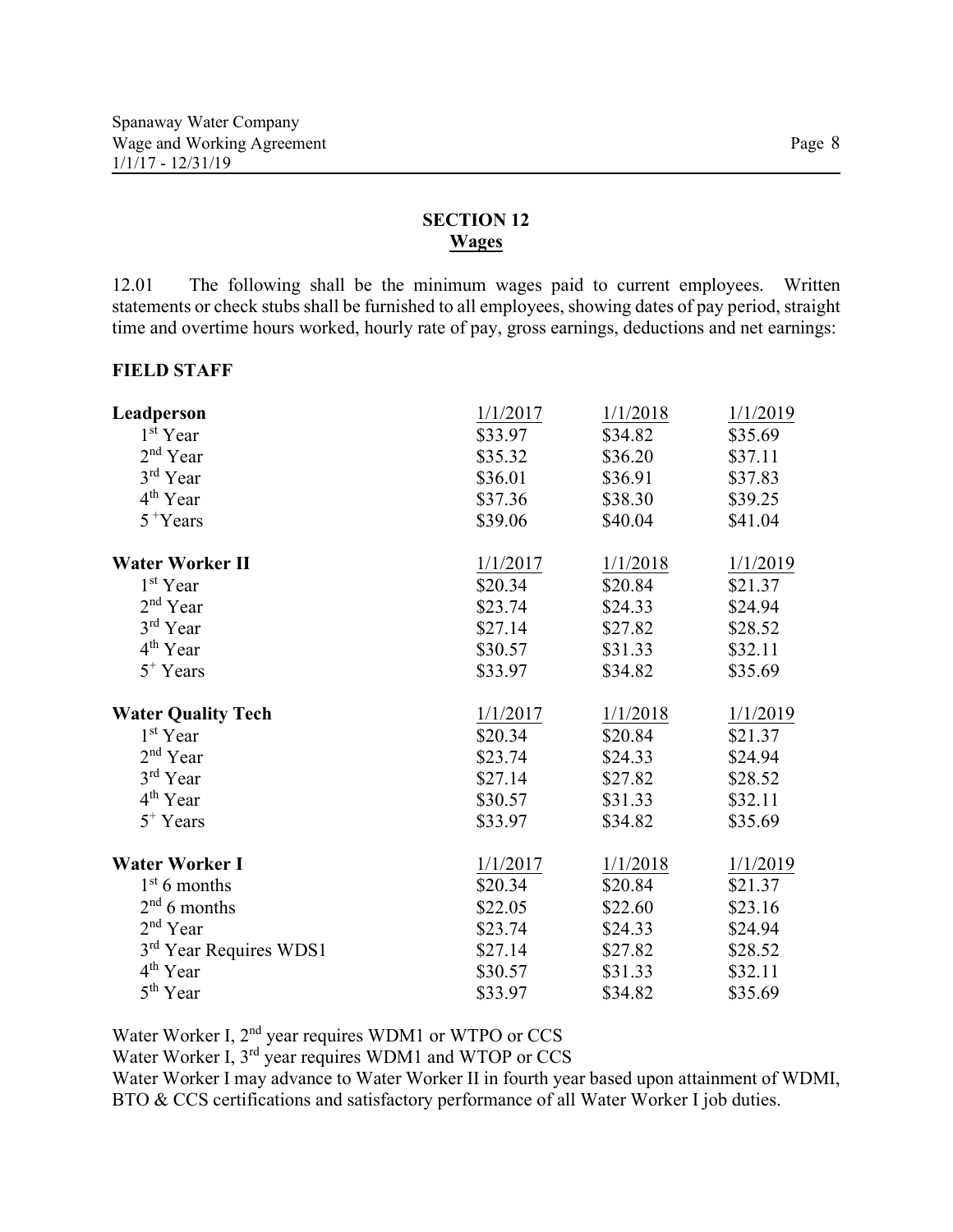| <b>Facility Maintenance I</b>              | 1/1/2017 | 1/1/2018 | 1/1/2019 |
|--------------------------------------------|----------|----------|----------|
| $1st 6$ months                             | \$16.94  | \$17.37  | \$17.80  |
| $2nd 6$ months                             | \$18.62  | \$19.09  | \$19.57  |
| 2 <sup>nd</sup> Year                       | \$20.34  | \$20.84  | \$21.37  |
| 3rd Year                                   | \$22.05  | \$22.60  | \$23.16  |
| 4 <sup>th</sup> Year                       | \$23.74  | \$24.33  | \$24.94  |
| 5 <sup>th</sup> Year                       | \$27.14  | \$27.82  | \$28.52  |
| <b>OFFICE STAFF</b>                        |          |          |          |
| <b>Utility Billing Specialist</b>          | 1/1/2017 | 1/1/2018 | 1/1/2019 |
| 1 <sup>st</sup> Year                       | \$20.34  | \$20.84  | \$21.37  |
| 2 <sup>nd</sup> Year                       | \$23.74  | \$24.33  | \$24.94  |
| 3rd Year                                   | \$27.14  | \$27.82  | \$28.52  |
| $4th$ Year                                 | \$30.57  | \$31.33  | \$32.11  |
| $5^+$ Years                                | \$33.97  | \$34.82  | \$35.69  |
| <b>Receptionist/Billing Assistant</b>      | 1/1/2017 | 1/1/2018 | 1/1/2019 |
| $1st$ 6 Months                             | \$16.94  | \$17.37  | \$17.80  |
| $2nd 6$ Months                             | \$18.62  | \$19.09  | \$19.57  |
| 2 <sup>nd</sup> Year                       | \$20.34  | \$20.84  | \$21.37  |
| 3rd Year                                   | \$22.05  | \$22.60  | \$23.16  |
| $4th$ Year                                 | \$23.74  | \$24.33  | \$24.94  |
| $5^+$ Years                                | \$27.14  | \$27.82  | \$28.52  |
| <b>IT &amp; Billing Support Specialist</b> | 1/1/2017 | 1/1/2018 | 1/1/2019 |
| $1st 6$ Months                             | \$33.97  | \$34.82  | \$35.69  |
| $2nd 6$ Months                             | \$37.37  | \$38.31  | \$39.26  |
| $2nd$ Year                                 | \$39.06  | \$40.04  | \$41.04  |
| <b>MIXED FIELD/OFFICE STAFF</b>            |          |          |          |
| <b>Customer Service Representative</b>     | 1/1/2017 | 1/1/2018 | 1/1/2019 |
| $1st 6$ Months                             | \$20.34  | \$20.84  | \$21.37  |
| $2nd 6$ Months                             | \$22.05  | \$22.60  | \$23.16  |
| 2 <sup>nd</sup> Year                       | \$23.74  | \$24.33  | \$24.94  |
| 3rd Year                                   | \$27.14  | \$27.82  | \$28.52  |
| 4 <sup>th</sup> Year                       | \$30.57  | \$31.33  | \$32.11  |

 $5^+$ Years  $\$33.97$   $\$34.82$   $\$35.69$ 

Wage rates do not reflect additional amounts diverted to pension.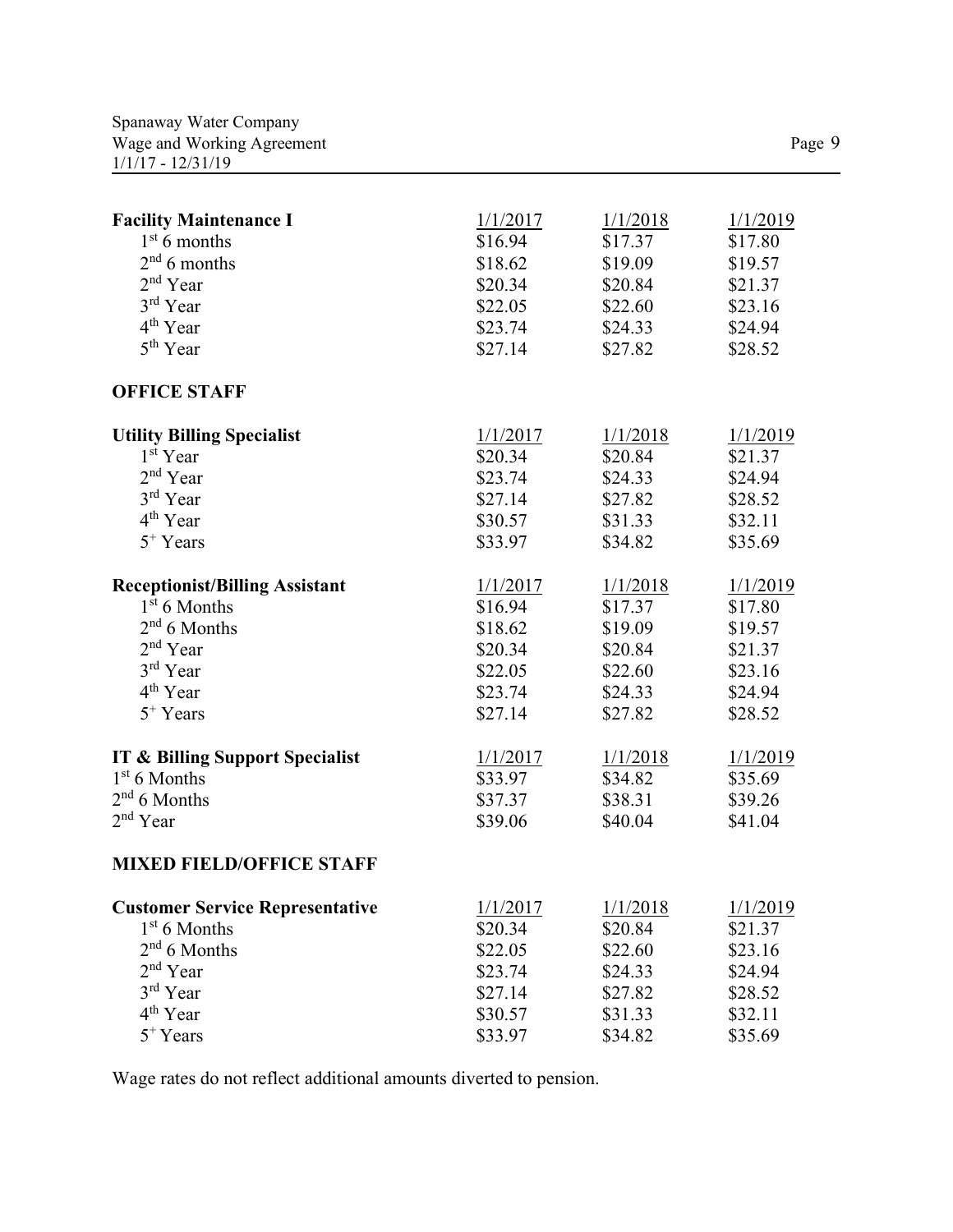## **SECTION 13 No Strike No Lockout**

13.01 During the life of this Agreement, the Union agrees not to engage in any strike or stoppage of work and the Employer agrees to not engage in any lockout.

13.02 It shall not be a violation of this Agreement and it shall not be a cause for discipline or discharge for an employee to refuse to cross a labor union picket line provided such picket line is approved by Local 367.

#### **SECTION 14 Termination and Renewal**

14.01 This Agreement shall become effective January 1, 2017, and shall remain in full force and effect until and including December 31, 2019. This Agreement shall continue in effect from year to year thereafter unless either party gives notice, in writing, at least sixty (60) days prior to the expiration date of its desire to terminate or modify such Agreement.

SPANAWAY WATER COMPANY, INC. UFCW UNION LOCAL NO. 367 18413 B Street E 6403 Lakewood Drive W Spanaway, WA 98387 Tacoma, WA 98467

By<br>Detlef (Tip) Thibodeaux

By<br>Detlef (Tip) Thibodeaux<br>Denise Jagielo, President

Date Date **Date**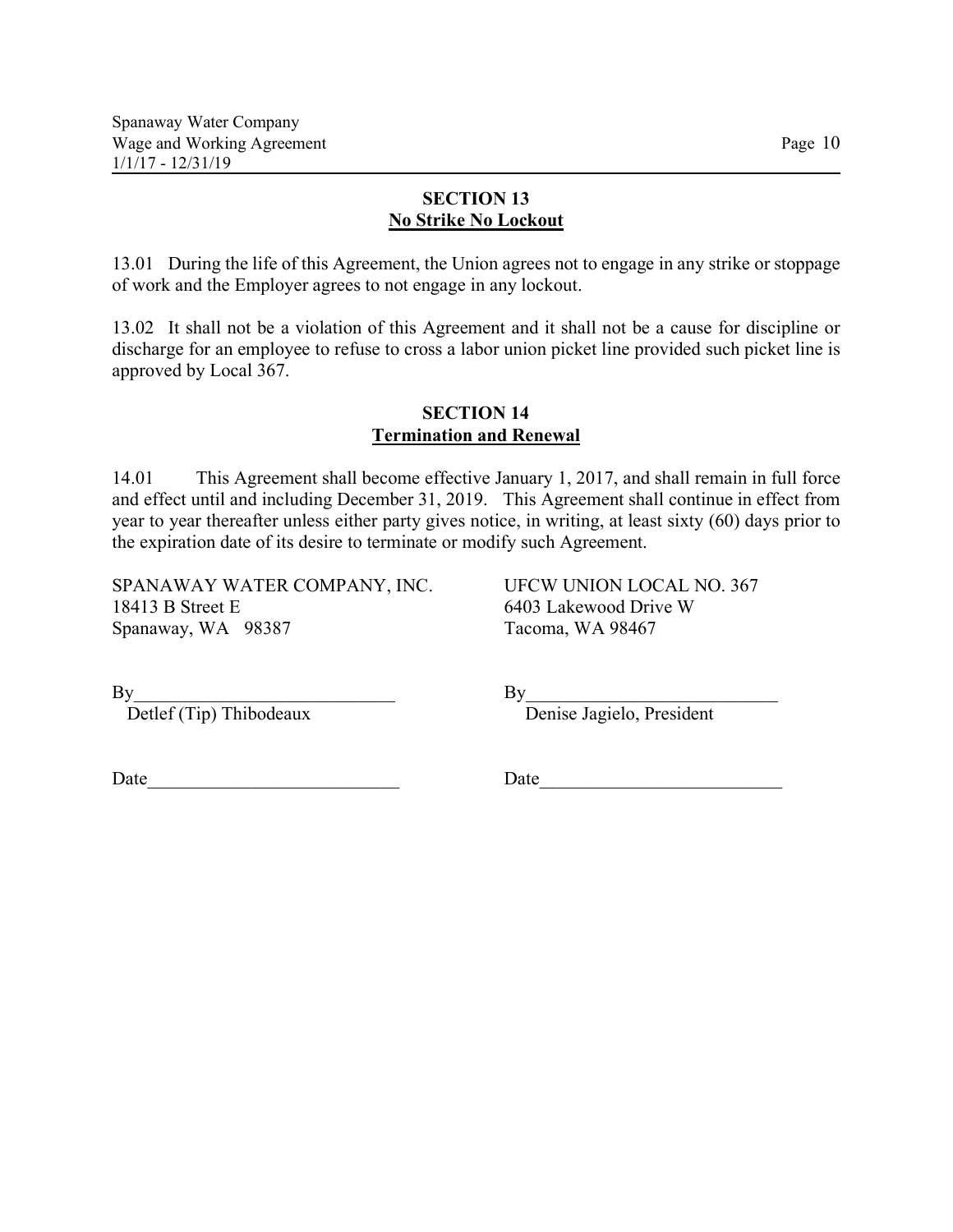# Letter of Understanding Work Wear Allowance

Employees shall receive an annual allowance of \$340.00 to be used for purchase of approved work wear. Any unused amounts may be carried over to the next year to a maximum of \$500.00 in any calendar year. It is understood work wear shall include pants, as discussed in negotiations for the 2011 through 2013 agreement.

SPANAWAY WATER COMPANY, INC. UFCW UNION LOCAL NO. 367 18413 B Street E 6403 Lakewood Drive W Spanaway, WA 98387 Tacoma, WA 98467

 $\mathrm{By}$ 

Detlef (Tip) Thibodeaux Denise Jagielo, President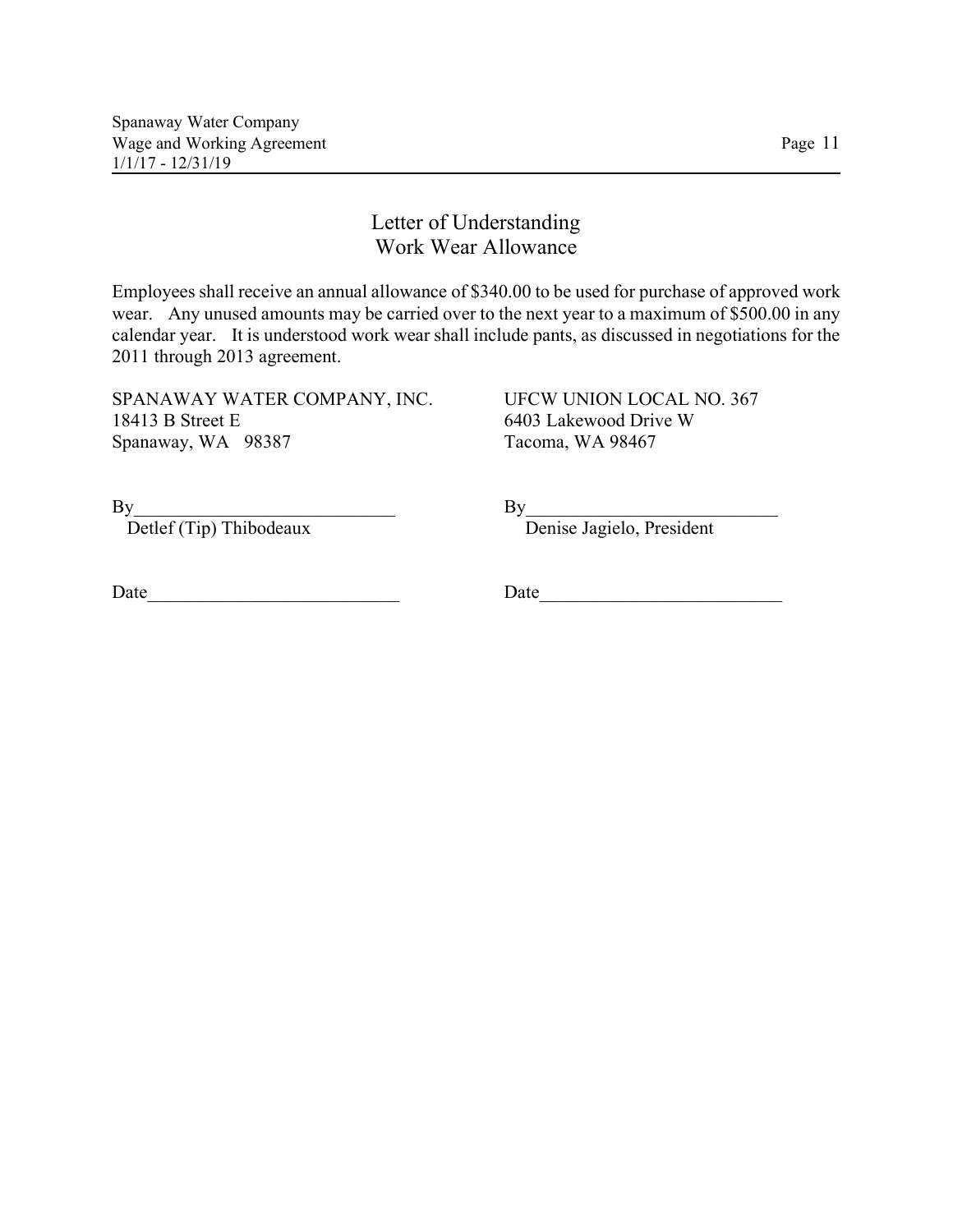# Letter of Understanding "Availability for On-Call-Duties"

An employee on vacation, sick leave or leave without pay may be considered available for on-call duty provided they are capable of fulfilling the on-call responsibilities identified herein. An oncall employee who is also on vacation, sick leave, or using leave without pay must contact their acting supervisor prior to the close of business on the day missed to review current system status for the missed day. An employee who has transferred on-call responsibilities to another employee shall notify the on-call answering service and acting supervisor of the change and make the oncall vehicle available for the replacement on-call employee. Upon return to normal work, the employee shall again resume on-call duties until the normal Wednesday change in on-call personnel.

Once a Water Worker has, in the sole judgement of the management team, demonstrated the skills and necessary familiarity with the Spanaway Water system to complete the essential job function of an on-call employee, that employee may elect to be included in the on-call rotation. At all times Spanaway Water requires a minimum of four water workers in the on-call rotation. If four water workers have not volunteered for on-call duty, the Management Team will assign and require qualified water workers to serve on the on-call rotation to ensure availability for emergency response.

SPANAWAY WATER COMPANY, INC. UFCW UNION LOCAL NO. 367 18413 B Street E 6403 Lakewood Drive W Spanaway, WA 98387 Tacoma, WA 98467

 $\mathrm{By}$ 

Detlef (Tip) Thibodeaux Denise Jagielo, President

Date **Date**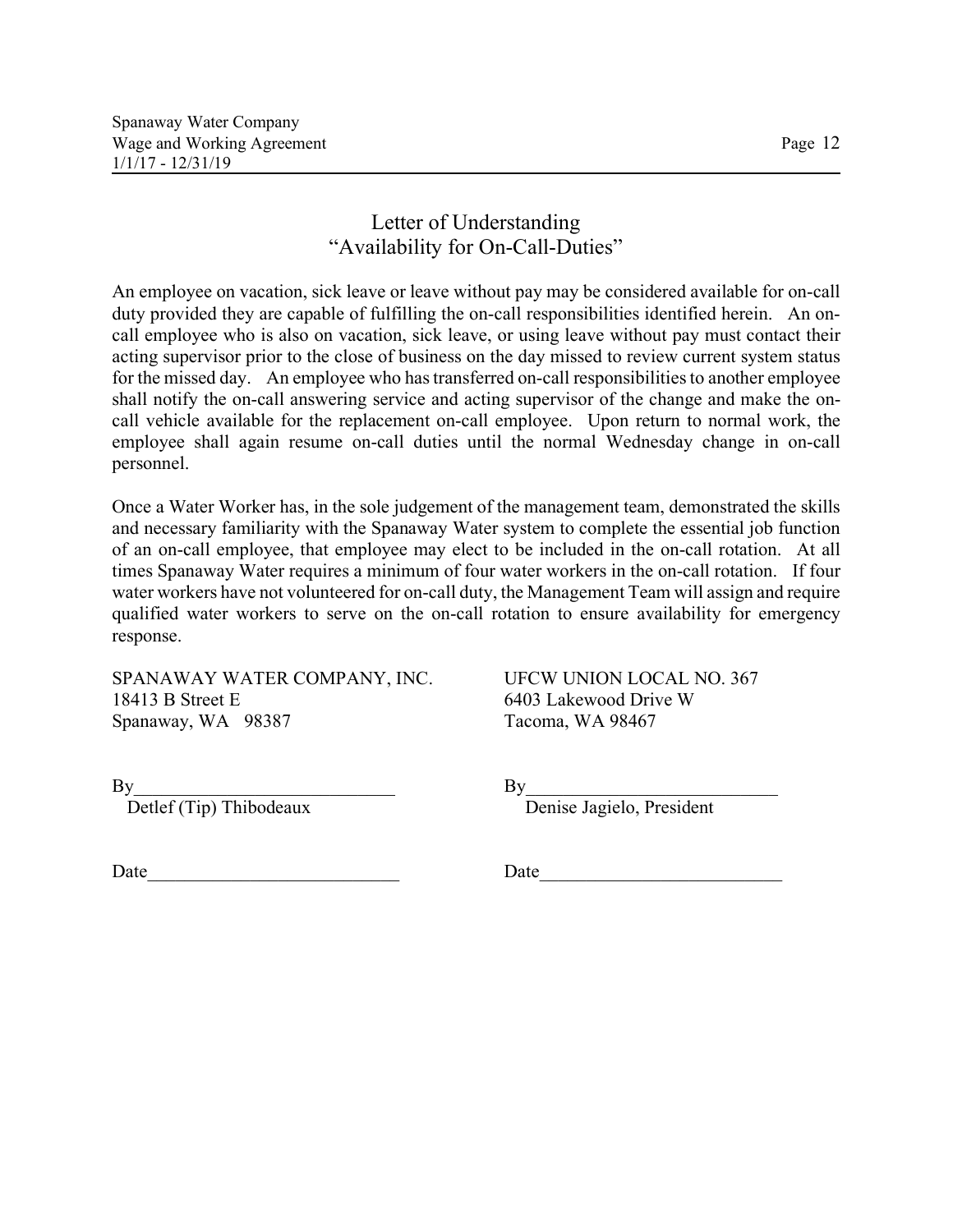# Letter of Understanding Maternity/Paternity Leave

Employees may use their earned sick leave, up to four (4) weeks maximum, for maternity/paternity leave, following the birth of a child. This time off shall be in addition to the time an employee may be medically disabled from work following the birth of a child.

SPANAWAY WATER COMPANY, INC. UFCW UNION LOCAL NO. 367 18413 B Street E 6403 Lakewood Drive W Spanaway, WA 98387 Tacoma, WA 98467

Detlef (Tip) Thibodeaux Denise Jagielo, President

 $\mathrm{By}$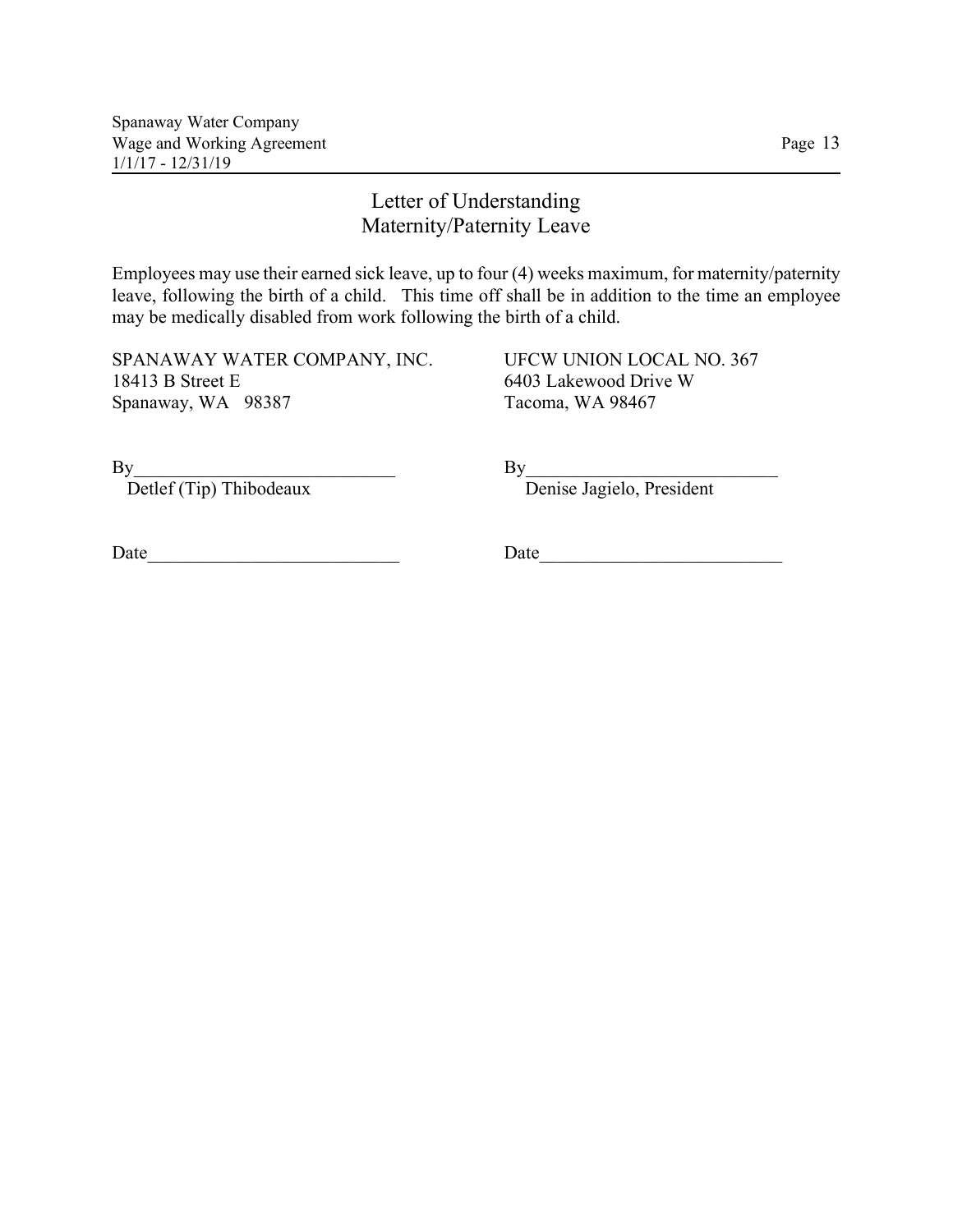Spanaway Water Company Wage and Working Agreement Page 14 1/1/17 - 12/31/19

> Letter of Understanding By and Between Spanaway Water Company And UFCW Union Local No. 367 Retirees Health & Welfare

Wind down and terminate the Retiree Health & Welfare Plan with assistance to current retirees, termination target date of December 31, 2018.

Effective May 2016 hours, defer \$0.02 per hour from the active health & welfare contribution for a total Retiree Health & Welfare contribution of \$0.03 per hour.

Upon termination, or sooner if practicable, redirect \$0.02 per hour back to the active plan contribution and redirect \$0.01 per hour and any remaining assets from the Retiree Health & Welfare plan to pension for funding purposes only.

SPANAWAY WATER COMPANY, INC. UFCW UNION LOCAL NO. 367 18413 B Street E 6403 Lakewood Drive W Spanaway, WA 98387 Tacoma, WA 98467

By<br>Detlef (Tip) Thibodeaux<br>Denise Jagielo, President By<br>Detlef (Tip) Thibodeaux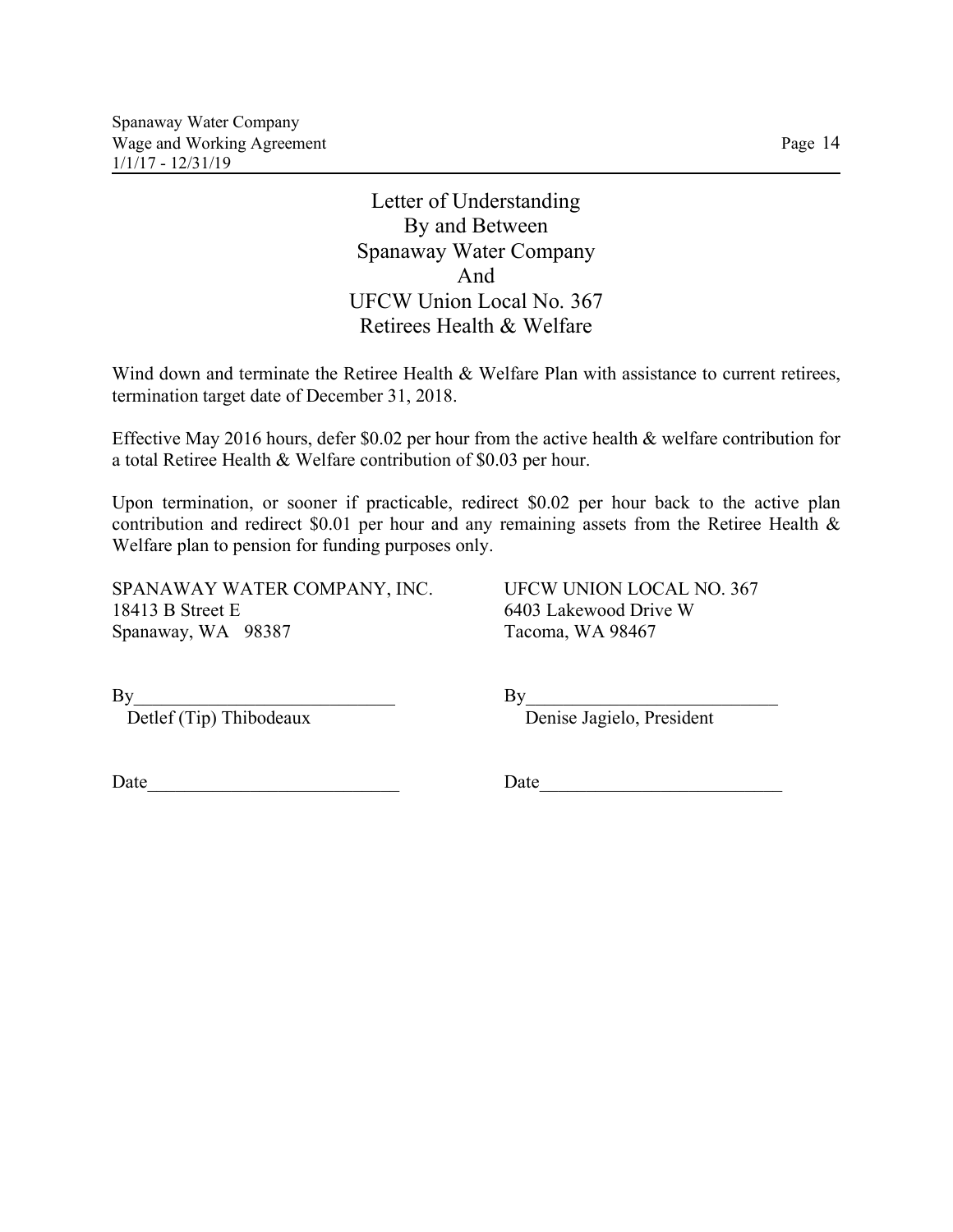Letter of Understanding By and Between Spanaway Water Company and UFCW Union Local No. 367

#### Graphic Information System and Support Specialist

UFCW Union Local No. 367 agrees, on a non-precedent setting basis, to include this Letter of Understanding in the current Wage & Working Agreement between the Employer and the Union (dated through December 31, 2019). The substantive terms and conditions of employment for the Graphic Information System and Support Specialist position shall be reexamined and negotiated when the Employer and the Union meet to negotiate the next Wage & Working Agreement.

Under general supervision this position administers, implements, analyzes, maintains and manages the Company's graphic information systems (GIS). The position is responsible for the collection, in-put, analysis, accuracy, maintenance, and report production of data within the GIS including associated hardware and software. The position provides management team support and other assigned duties as required. This position reports directly to the Water Programs Manager. This is a new position and the position duties and salary may be adjusted over time.

#### **Primary duties and responsibilities of the position:**

1. The following duties are typical for this position. Depending upon the assignment, the employee may not perform all of the listed duties and/or may be required to perform additional or different duties from those set forth below to address business needs and changing business practices.

a. Collects field data using electronic and other means for in-put into the graphic information system GIS).

- b. Accurately inputs collected field data for incorporation into the GIS system.
- c. Reviews and incorporates historic attribute data into the GIS system.

d. Ensures that data included in the GIS system is accurate and updated as changes or additions occur throughout the water system.

e. Installs, as needed, and configures computer software system GIS upgrades. Maintains and troubleshoots GIS system as needed and when required coordinates GIS improvements with outside entities including Pierce County, software, and engineering firms.

f. Develop, demonstrate and utilize knowledge and skill to provide reports derived from GIS system data.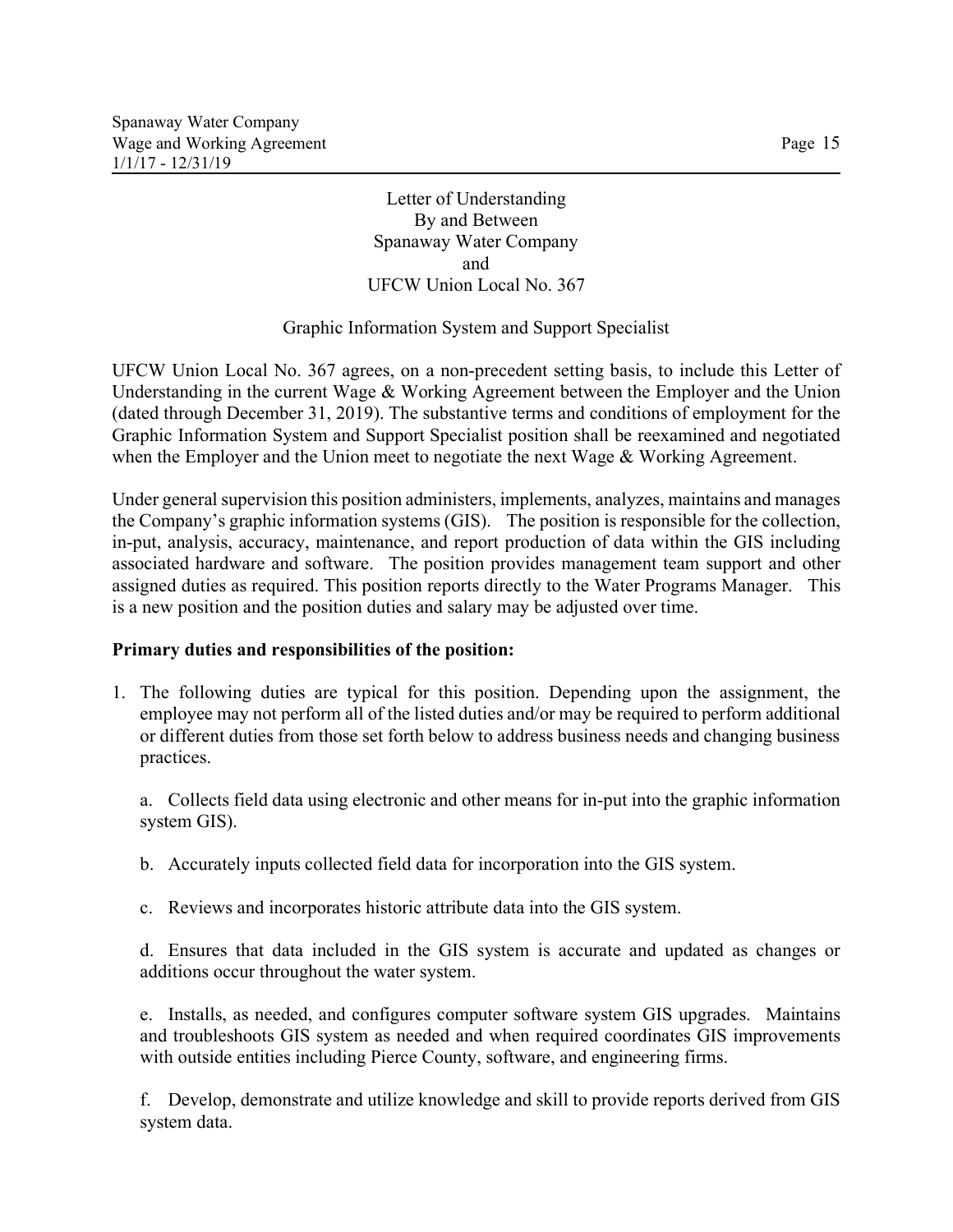g. Coordinate the updates and/or addition of information layers to the GIS system from outside sources including the Pierce County GIS system.

h. Provide technical instruction, general training, advice and support to other staff in the use of equipment, procedures and software related to input, update, and utilization of the GIS system. As needed, develop and implement training programs for other staff necessary for GIS support.

i. Review current GIS hardware and software for the purposes of identifying economical and feasible methods for automating workflow. Research, evaluate and recommend enhancements to the existing systems and new software products.

j. Actively participates in cross training for all office functions. May be assigned to participate on various internal committees and represent the Company at various external organizations.

k. Coordinate ongoing system map development and provide in-house coordination and data entry for GIS data. May operate AutoCAD workstation and peripherals.

l. Complete Spanaway utility locates as familiarity with the distribution system develops.

m. Perform other assigned or requested duties as needed.

2. Provide operations and maintenance as well as ongoing system management and staff support for the following Spanaway Water Company systems.

a. Maintain the Company's GIS system, all hardware and software associated with the system, and coordinating the configuring and administer ion of network hardware as needed.

b. Work directly with the Company's GIS system vendor to maintain the hardware and software associated with the Company's GIS system.

c. Establish and maintain a working knowledge of the company's CUSI billing system, Harmony meter reading software, and Phone Tree customer contact system (provide support for office staff; assist management staff in using the system as needed)

3. Provide back-up office support consisting of customer service, taking and posting of payments, customer billing and general office help.

4. Perform other assigned or requested duties as needed.

5. Maintain a professional work ethic that reflects highly on the employee and the Company in accord with SWC policies and procedures.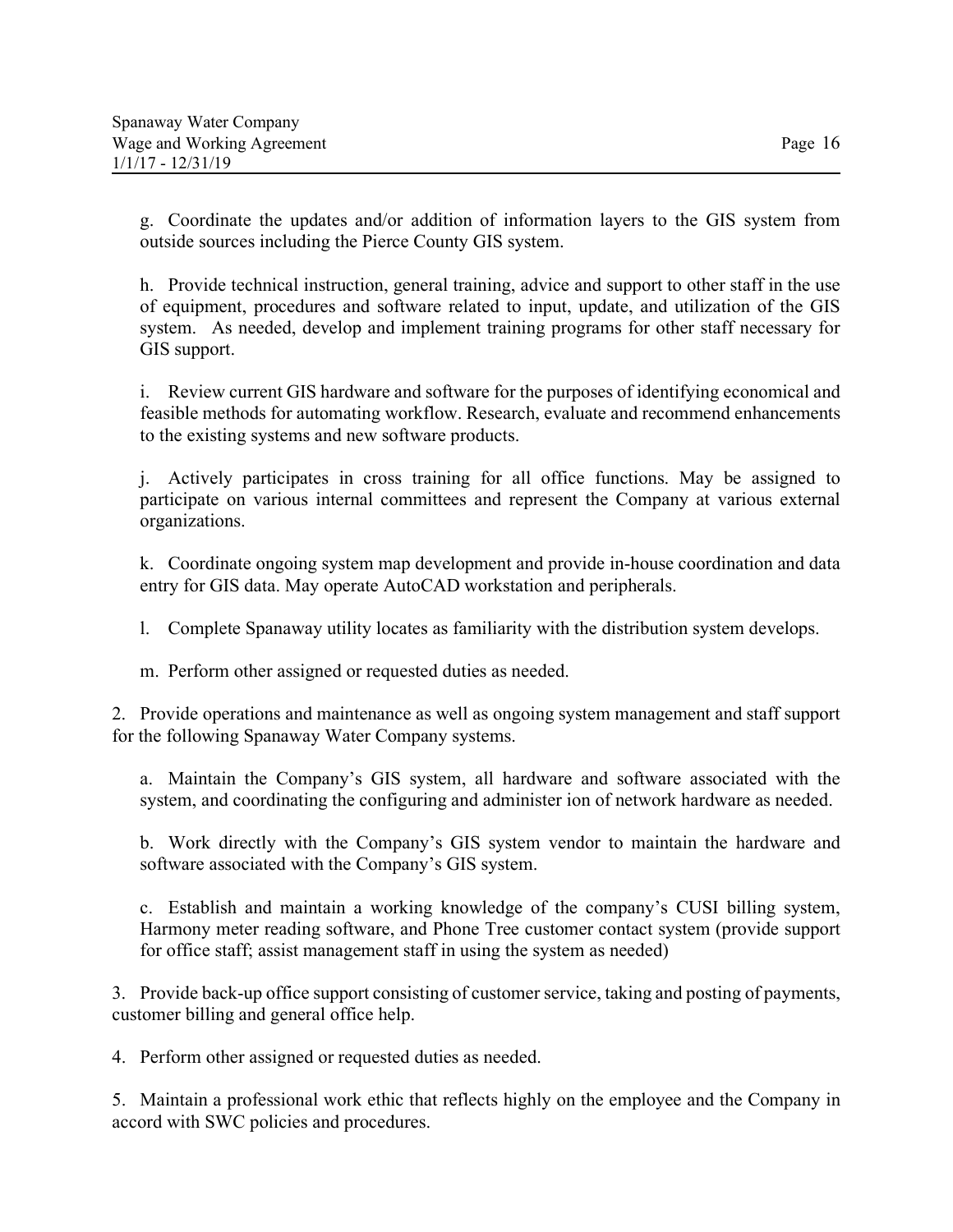a. Become familiar with, follow, and actively support the vision, mission, values, and behavior standards of the Spanaway Water Company.

# **Minimum Physical Requirements:**

1. Manipulation of typical business office machinery and equipment including but not limited to personal computer, laptop computers, printers, scanners, telephone, fax and copy machine.

2. Position duties require routine outdoor work in all weather conditions.

3. Position requires the ability to walk, stoop, bend, kneel, twist, a full range of motion, as work may require awkward and or uncomfortable positions at times. While performing the duties of this job, the employee will be required to use arms, hands and fingers to reach, handle, feel, or operate objects, materials, tools, equipment or controls. The employee is frequently required to sit, stand, walk, hear and talk normally with or without mechanical assistance. The employee will be required to stoop, kneel, crouch, crawl under desks and panels, and lift in excess of 30 pounds. Specific vision abilities required by this job include close, distance, color, and peripheral vision; depth perception; and the ability to adjust focus.

## **Education, Experience, Licenses and Certifications:**

1. Prefer training and experience equivalent to a bachelor's degree in graphic information systems or related computer science fields, and two years of progressively responsible experience. A combination of experience, education and training will qualify if it provides for the required knowledge and abilities.

2. High school diploma or equivalent.

3. Any combination of relevant education and experience which would demonstrate the individual's knowledge, skill and ability to perform the essential duties and responsibilities listed above.

4. Valid Washington State Driver's license. Must be able to successfully pass the Company's pre-employment drug test, as well as background and driver's records check.

5. Experience in the following required: GIS and P.C. applications; MS Office Suite; Windows *XX*, preferably with a public utility.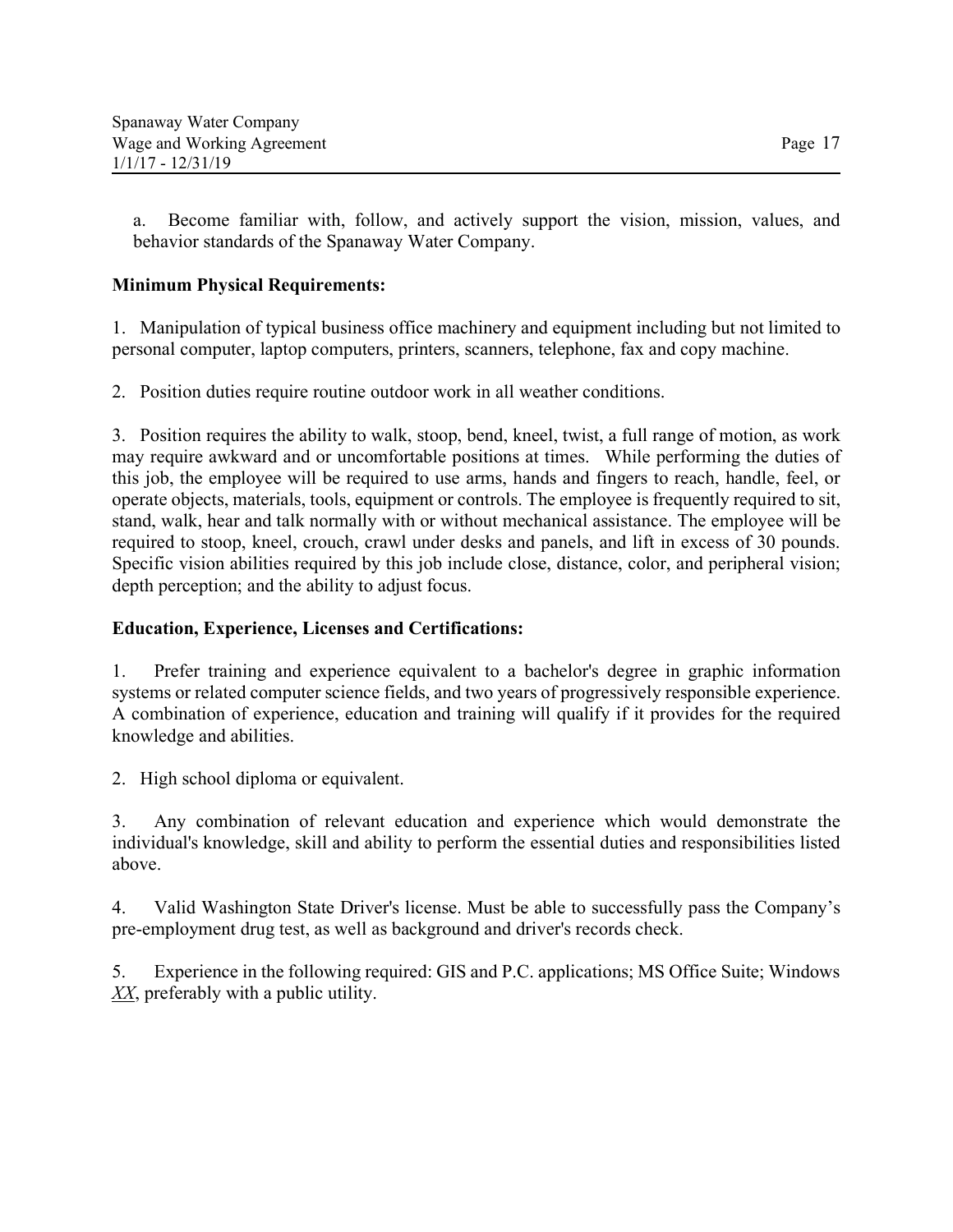| Spanaway Water Company     |         |
|----------------------------|---------|
| Wage and Working Agreement | Page 18 |
| $1/1/17 - 12/31/19$        |         |

6. Salary Range: Starting salary shall be established based on experience and qualifications and shall be no less than 50% of Water Worker II level progressing to 100% of Water Worker II level after completing five years of employment and subject to satisfactory employee evaluations.

| Period of Employment: | <b>Salary Range:</b> | 2018    | Certification/Approval Required |
|-----------------------|----------------------|---------|---------------------------------|
| $1st$ six months      | 50% of WWII level    | \$17.41 | probationary period             |
| $2nd$ six months      | 55% of WWII level    | \$19.15 | probationary period             |
| $2nd$ year            | 60% of WWII level    | \$20.89 | per annual employee evaluation  |
| $3rd$ year            | 70% of WWII level    | \$24.37 | per annual employee evaluation  |
| $4th$ year            | 80% of WWII level    | \$27.86 | per annual employee evaluation  |
| $5th$ year            | 90% of WWII level    | \$31.34 | per annual employee evaluation  |
| $6th$ year            | 100% of WWII level   | \$34.82 | per annual employee evaluation  |

SPANAWAY WATER COMPANY, INC. UFCW UNION LOCAL NO. 367 18413 B Street E<br>
Spanaway, WA 98387 Tacoma, WA 98467 Spanaway, WA 98387

By<br>Denise Jagielo, President Detlef (Tip) Thibodeaux Denise Jagielo, President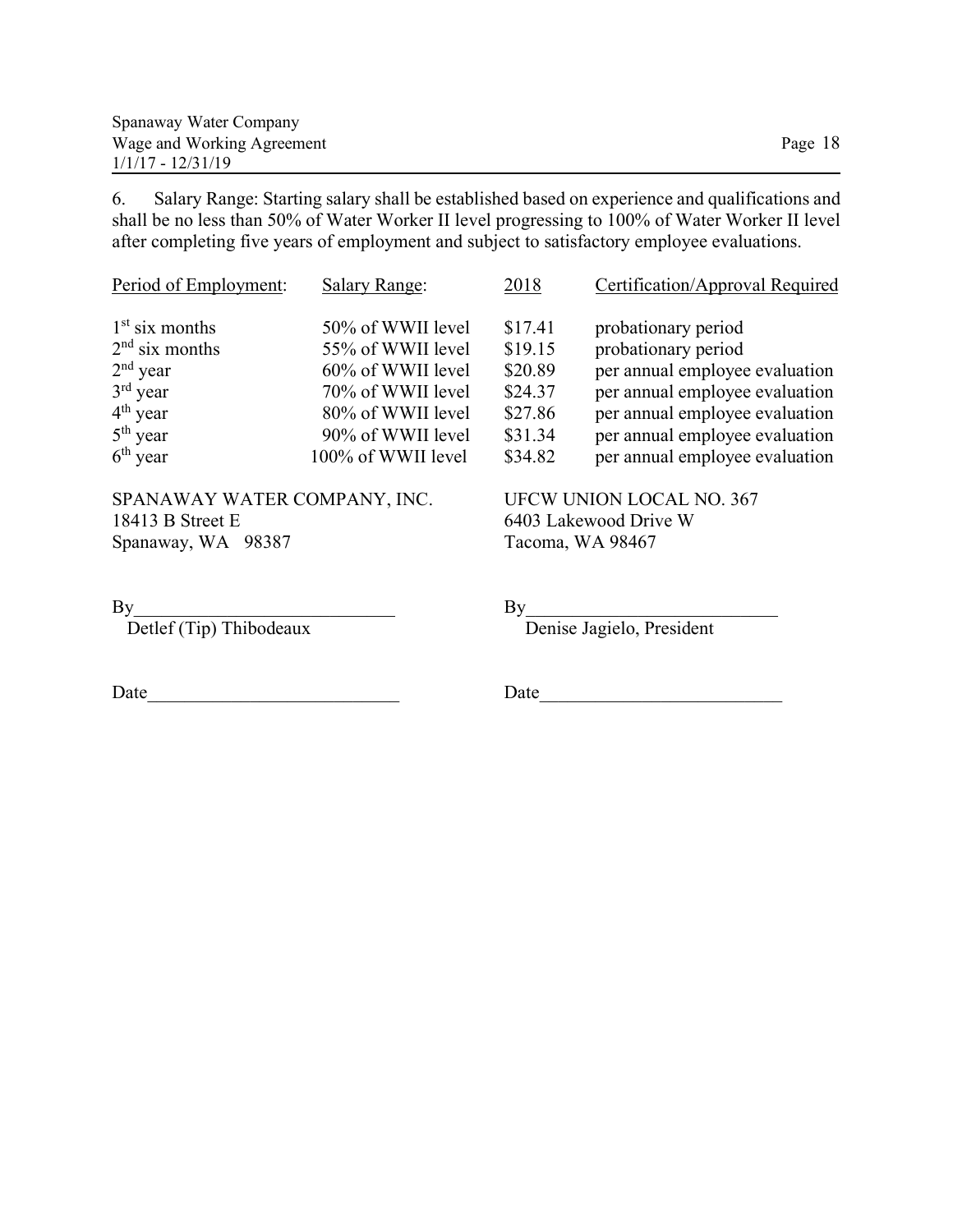# **APPENDIX EMPLOYER BARGAINING AGREEMENTS COVERING ONLY SOUND RETIRMENT TRUST – PREFERRED SCHEDULE**

### Spanaway Water Company

This is the Preferred Schedule for Employers that have bargaining agreements with an obligation to contribute to the Sound Retirement Trust. This Appendix applied to stores in bargaining agreement areas (e.g., Pierce County) in which both the grocery and meat department employees (if any) have historically participated in the Sound Retirement Trust (that is bargaining agreements where the meat department employees were NOT covered under the former Washington Meat Industry Pension Trust).

This Preferred Schedule will apply to participating Employers and Unions that have adopted it as follows:

For bargaining agreements that expired on or after January 1, 2011, and prior to May 1, 2013, or which adopted this Schedule during that period, the Preferred Schedule requires the additional employer supplemental contribution rates set for in Table 1 below.

| Table 1            |        |  |
|--------------------|--------|--|
| Effective:         |        |  |
| January Hours 2011 | \$0.05 |  |
| January Hours 2012 | \$0.10 |  |
| January Hours 2013 | \$0.15 |  |
| January Hours 2014 | \$0.20 |  |
| January Hours 2015 | \$0.25 |  |
| January Hours 2016 | \$0.30 |  |
| January Hours 2017 | \$0.35 |  |
| January Hours 2018 | \$0.40 |  |
| January Hours 2019 | \$0.45 |  |
| January Hours 2020 | \$0.50 |  |
| January Hours 2021 | \$0.55 |  |
| January Hours 2022 | \$0.60 |  |
| January Hours 2023 | \$0.65 |  |